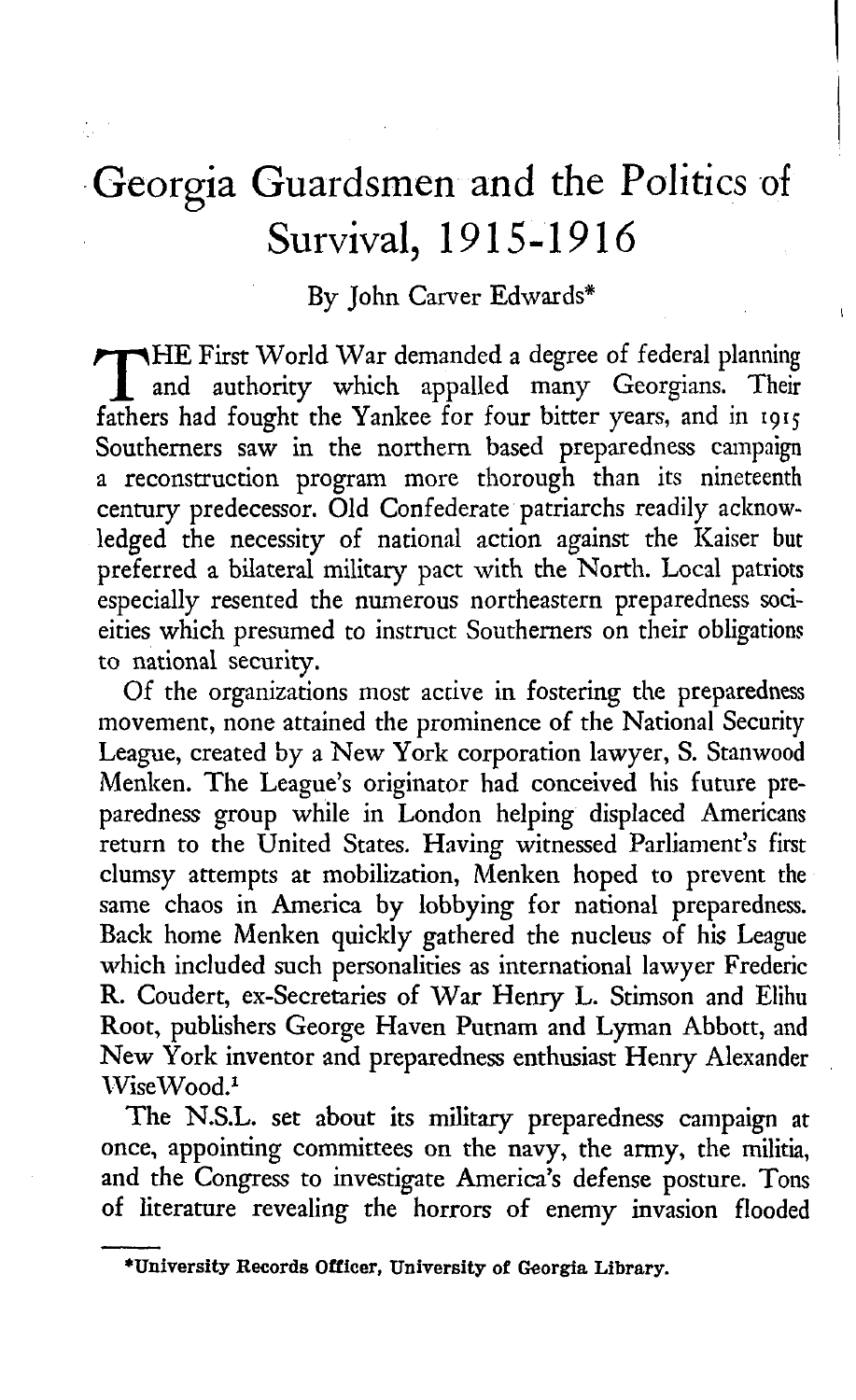Hawley's meddlesome suggestion that Nash accept donations and even perhaps aircraft from the Aero Club.<sup>6</sup>

Nash had gravitated naturally to the Guard. As a youth in 1880 this native Virginian attended the Georgia Military Academy before returning to Atlanta as an insurance executive. In 1886 Nash joined the Atlanta Rifles and quickly rose to the rank of captain. During these years he promoted a mania for drill and physical fitness among his colleagues who met regularly in the city's gymnasia. The Atlantan's professional stature rose in September 1894 when he won a top managerial position with the city's branch of the American Book Company of New York. For the next four years Nash pursued his career and martial training with equal enthusiasm until the Spanish-American War during which he commanded the Atlanta Rifles in Cuba. At war's end Captain Nash remained in service, climbing to the rank of brigadier general in command of the entire state guard.<sup>7</sup>

Deplorable conditions existed among Georgia's militiamen following the war. Unit commanders paraded their men in tattered uniforms and many troops were without arms. The Federal Act of 1900 changed all this; Georgia companies were completely outfitted with allocations provided by Congress for state debts incurred during 1898. Unfortunately, with this money gone, Governor Allen D. Candler recommended no appropriations for the militia the following year, and he ended the customary state bounty payments to voluntary units. In 1905 the militia was reorganized. Black soldiers both active and retired were abolished. The State's active militia comprised the National Guard and the Naval Militia, with the Adjutant General designated as chief of the Governor's staff and head of the military department. Still a creature of the State, the Guard boasted the right of way on all thoroughfares when drilling, and used regular War Department courtmartial procedures. Local officials might call out the Guard to quell insurrection, and no armed soldiers were allowed to enter the state without the Governor's sanction.8

The year 1913 proved disappointing to Nash in his first term as Adjutant General. With his department \$5,000 in arrears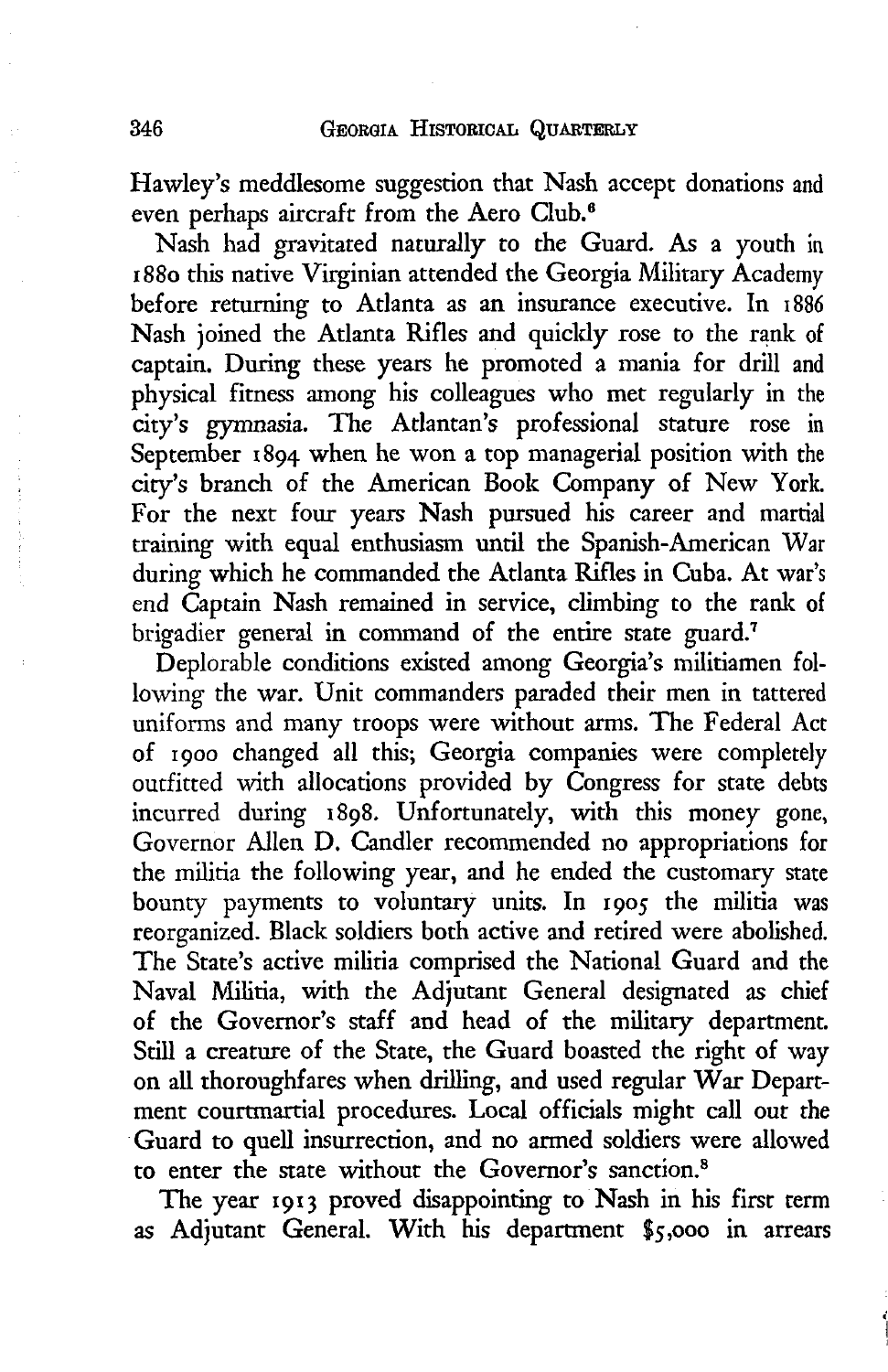relations with Atlanta officialdom. Still, the reality of German aggression assured the League a temporary audience in Georgia. President Menken enthusiastically received the selection of Atlanta's executive committee. With a roster including Clark Howell, James R. Gray, and James B. Nevin, editors of the Atlanta *Constitution,* the Atlanta Journal, and the Atlanta *Georgian,* respectively; William L. Peel and J. W. English, prominent bank presidents; Alfred C. Newell, insurance executive; Frederic J. Paxon, secretary-treasurer of Davison-Paxon-Stokes department stores; Lindsey Hopkins, president of the Atlanta Cadillac Company; Hugh M. Willet, of the firm of Bagley and Willet; and Mayor James G. Woodward, the N.S.L. chieftain envisioned a working committee.11 On November 15 League Field Secretary Frederick H. Chase rapped this distinguished group to order in a crowded hall of the city's Chamber of Commerce Building. A motion to organize an Atlanta N.S.L. branch quickly carried, followed by the nomination of English, President of Atlanta's Fourth National Bank, as permanent chairman. Other officers included bank executive Peel as honorary chairman, the National Guard's Nash as secretary, and automobile dealer Hopkins as treasurer. The group adopted the national bylaws and appointed both membership and publicity committees.<sup>12</sup> Before leaving the city Chase reminded his newly inducted colleagues that national headquarters sorely needed the twenty-five per cent of their membership revenues as provided in the bylaws.13 Just how badly Menken's coffers required revenue became apparent on December 7 when headquarters refused Chairman English the complimentary use of its speakers' bureau.14 Angered by New York's abridgement of earlier promises, Nash refused to appoint delegates to any future out-of-state League functions.15

On December 18 Menken urged Governor Nathaniel E. Harris to create a state committee on national defense.16 Governor Harris at first acceded to the League's entreaty since he was permitted to name his own council. With his party in control of the legislature, Harris now possessed sufficient revenues for an informal political machine responsible for implementing all facets of the

ř,

1、一个人的人,不是一个人的人的人的人的人的人的人的人。<br>2、一个人的人的人的人的人的人的人的人的人的人的人,但是我们的人的人的人的人。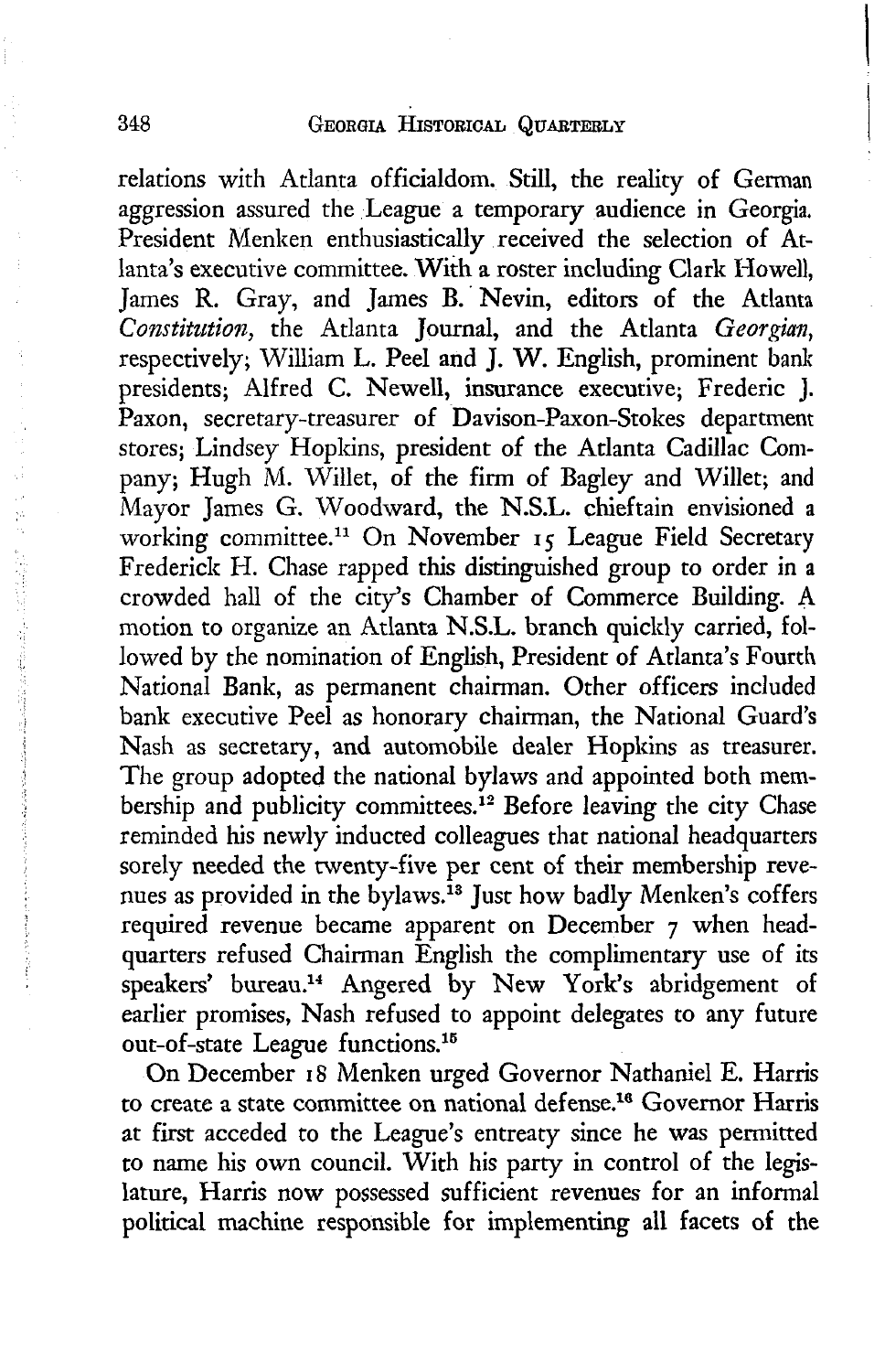uttered by a steadily decreasing minority are deafened by the torrent."<sup>19</sup>

The besieged Atlantans maintained a discreet silence. Menken gave the gentleman several weeks and then petulantly demanded a commitment, humorously offering to fund "most of the expense," and warning that he might transfer his offer to Birmingham, Alabama. This conspiracy of silence persisted, and headquarters broke off negotiations only to reschedule its national defense congress for Charleston, South Carolina, the following April.20 During the winter of 1915-1916 relations between Atlanta and New York worsened when English rebuffed an Executive Committee overture to appoint several of his people to national League committees. The mercenary tone of Menken's directive asking for appointees with congressional and financial contacts was particularly offensive to these neophyte patriots.<sup>21</sup> New York's *Bulletin No. 2* caused further dissension. This memorandum ordered Georgians to foreswear all connections with rival preparedness groups.22 By late December this association hung by a thread.

The biggest split between New York and Atlanta occurred over preparedness strategy. National headquarters supported a large, regular army maintained by universal military training and service; $23$  whereas Georgians were threatened by a national army which would either deplete the power of their state guard units or incorporate them altogether. Although the two philosophies differed greatly, both groups hoped to defeat Secretary of War Lindley Miller Garrison's Continental Army Plan. Garrison's recommendation would displace the guard units with a national volunteer reserve copied after the Swiss militia system.<sup>24</sup> N.S.L. headquarters doubted that Garrison's Continental Army could be raised from volunteers and pushed for another bill in agreement with their preparedness strategy.<sup>25</sup> Nash feared Garrison's plan would relegate his guard to the level of a constabulary force. To block the Garrison bill Nash's colleagues hoped to foster the estrangement between the Department of War and the private preparedness groups until the introduction of friendlier legislation. Fortunately for Nash the National Guard Association possessed

行为生育基督教学

医心急性肾炎病毒 医子宫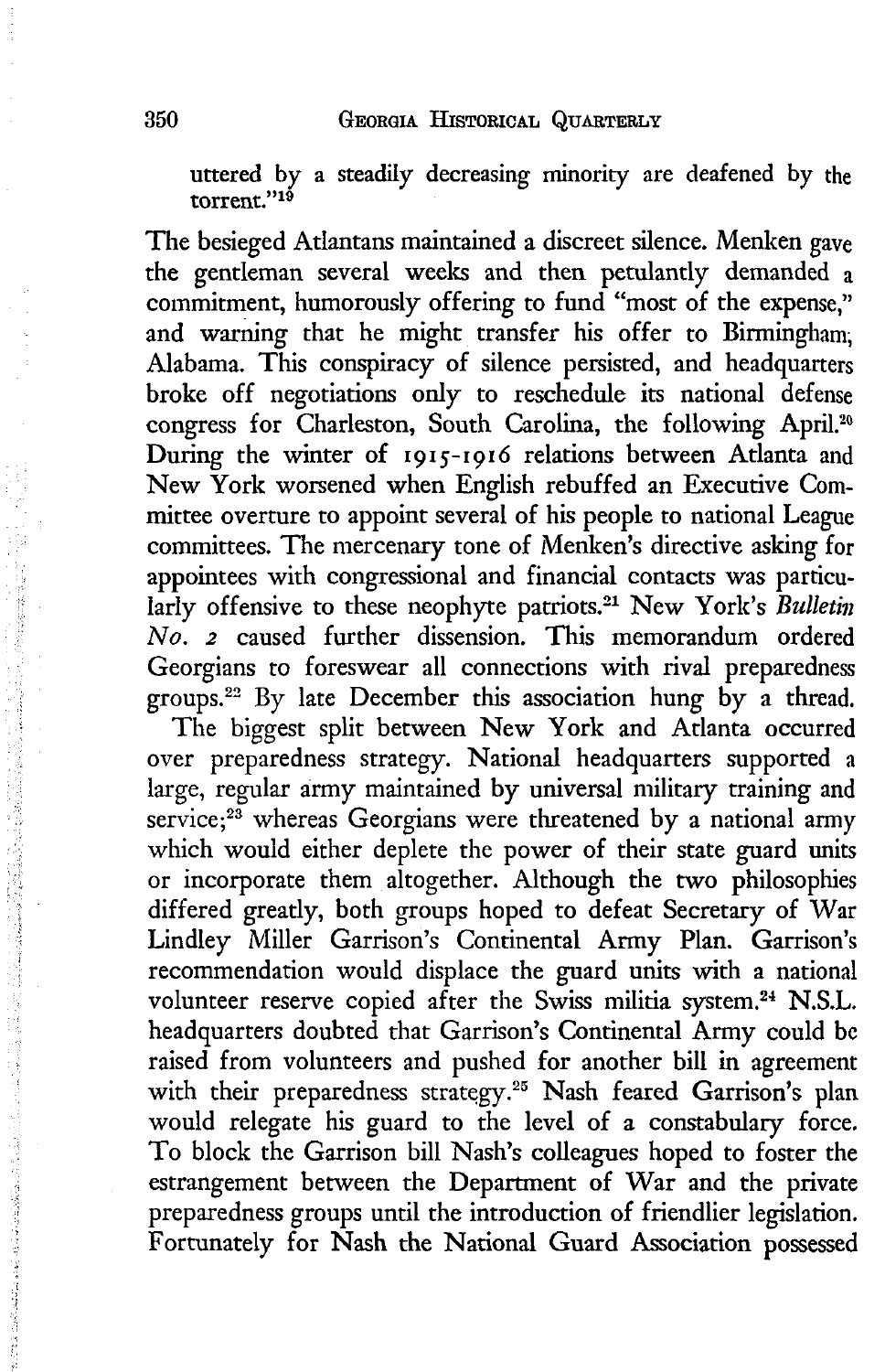block headquarters' effort. The Georgians correctly interpreted the League's opposition to Representative Hay's army bill as a personal affront. The Executive Committee tried to improve its image with nominal membership fees for guardsmen and letters of endorsement from New York Commander John F. O'Ryan.<sup>27</sup> On January 20 the Adjutant General sought one last time to reach an accommodation with the N.S.L. Menken condescendingly replied that he appreciated "the delicacy of the situation" between Nash's volunteer forces and the regular army, but that such questions must ultimately be decided by the League's Army and Militia Committees.28 The following month Menken rebuked English for not harassing Georgia congressmen into supporting specific preparedness legislation.<sup>29</sup> During March and April Atlanta's executive committee suffered a procession of embarrassing resignations culminating in the loss of  $\hat{V}$ an Holt Nash. In a polite letter to Menken the Adjutant General confessed a continuing enthusiasm for the League's work in spite of past attempts to "kill off" his beloved National Guard.<sup>30</sup> Undoubtedly, Nash's motives went beyond the League's threat to his organization. As a life-long volunteer the N.S.L.'s advocacy of universal military training and service disturbed this Georgian. Menken's program called for the total subversion of the man in a national military machine. Worst of all, it denied the free-will response of volunteering heretofore the core of America's martial tradition.<sup>31</sup> The loss of this officer's valuable connections among state volunteer contingents quickly resulted in the branch's total collapse and in the demise of Menken's Southern preparedness strategy.<sup>32</sup>

The passage of the Hay bill on June 3, 1916, meant the salvation of Georgia's National Guard as an independent fighting unit and as a pillar of its state-rights platform. Menken never understood that universal military training and service offered to Georgia's militia a long-range threat as real as Garrison's national volunteer reserve.33 The Adjutant General sought a dual existence for his troops—to be the militia, with concomitant freedom from federal regulation in peacetime and simultaneously to be a part of the U.S. Army and the recipient of generous federal funding and